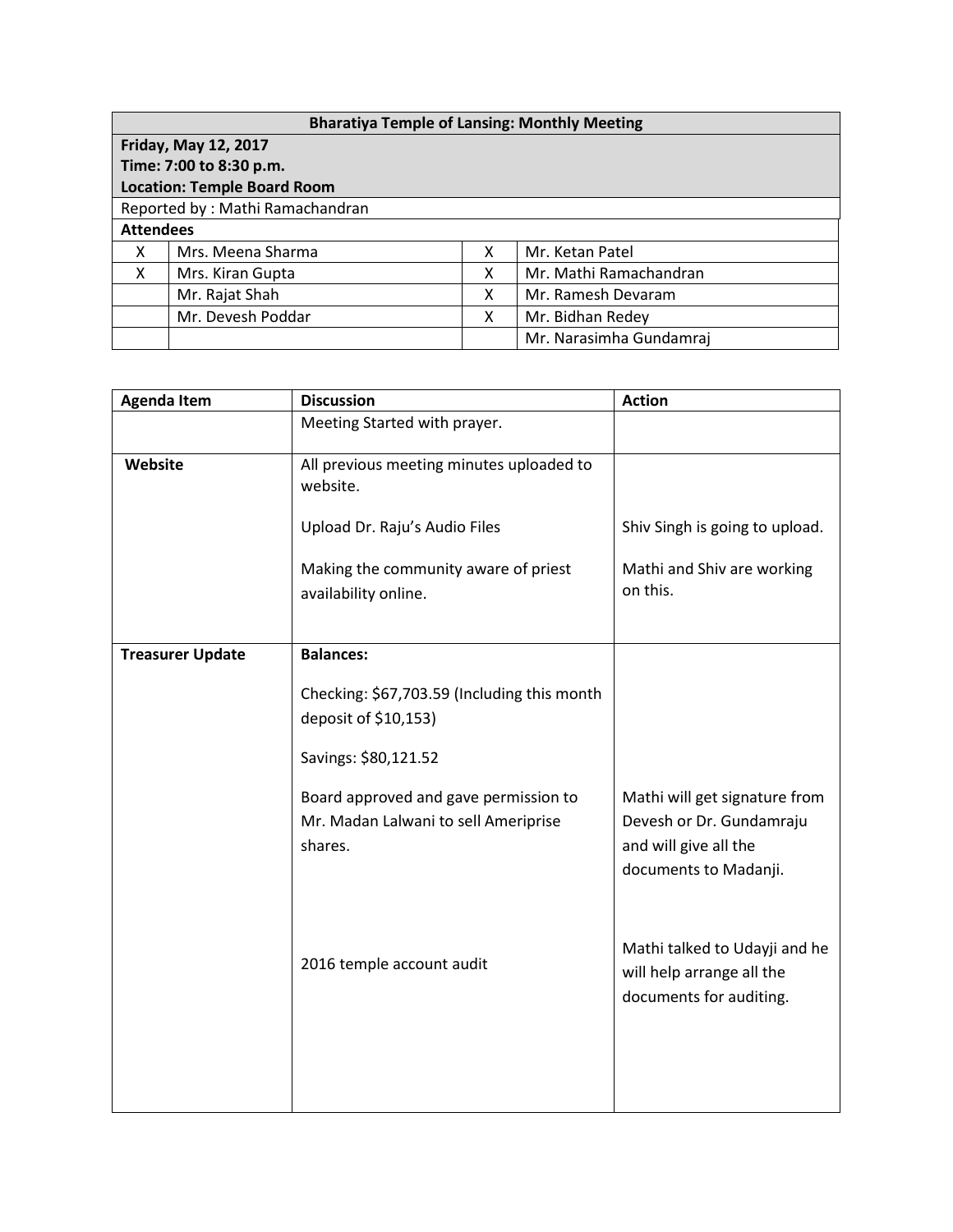|                                   | <b>Ornaments Audit:</b>                                                                                          |                                                                                           |  |
|-----------------------------------|------------------------------------------------------------------------------------------------------------------|-------------------------------------------------------------------------------------------|--|
|                                   | Audit will be conducted in three phases.                                                                         | Mathi will Schedule and<br>complete the last phase of                                     |  |
|                                   | First two phases were completed with the<br>help of the following volunteers.                                    | the audit.                                                                                |  |
|                                   | Muljibhai Patel, Pravinaben Patel and<br><b>Chandra Bisht</b>                                                    |                                                                                           |  |
|                                   | Hundi Coins Deposit                                                                                              | Nandita Jain ji has collected<br>the hundi coins and will<br>deposit in MSU credit union. |  |
| <b>Fundraising Update</b>         | Fundraising committee again to meet last<br>week of May or June.                                                 | Dr. Raj will schedule the<br>meeting.                                                     |  |
|                                   |                                                                                                                  | Dr. Raj to order kids saving<br>banks, send images to board                               |  |
| <b>Priest Committee</b><br>update | Board discussed about Panditji's request on<br>taking rest of the day off after performing<br>last rite rituals. |                                                                                           |  |
|                                   | Board decided not to give day off and<br>suggested the priests can take the personal<br>time off if they want.   |                                                                                           |  |
|                                   |                                                                                                                  |                                                                                           |  |
|                                   |                                                                                                                  |                                                                                           |  |
|                                   |                                                                                                                  |                                                                                           |  |
|                                   |                                                                                                                  |                                                                                           |  |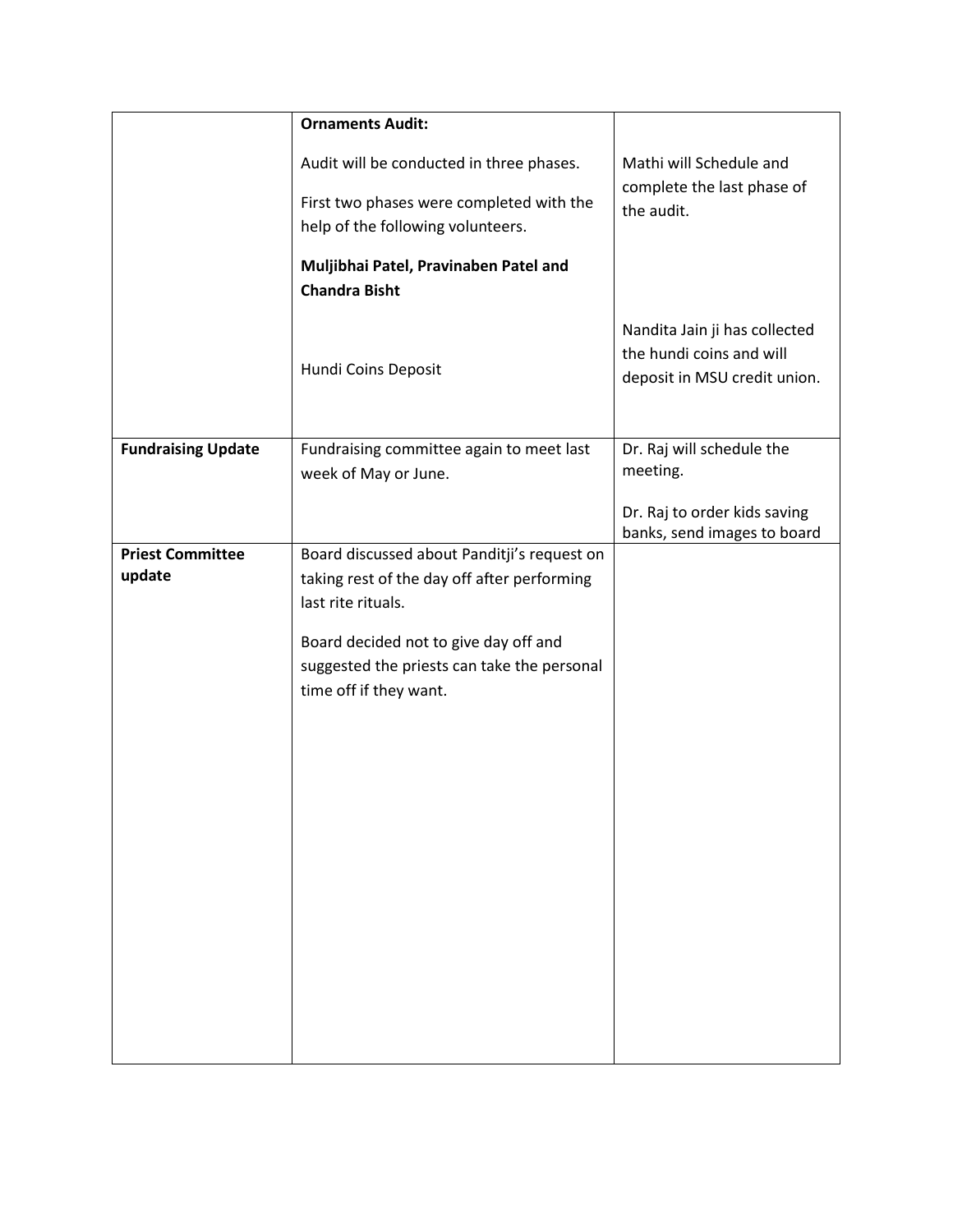| <b>Maintenance Update</b> | Part of the audio system not functioning                                                                | Sandipji and Bidhanji are                                                                                                          |
|---------------------------|---------------------------------------------------------------------------------------------------------|------------------------------------------------------------------------------------------------------------------------------------|
|                           | well.                                                                                                   | working on this.                                                                                                                   |
|                           |                                                                                                         |                                                                                                                                    |
|                           | Lights to brighten the area just below the                                                              |                                                                                                                                    |
|                           | elevated sanctum area. Board approved                                                                   |                                                                                                                                    |
|                           | \$500 for this project.                                                                                 | Ketanji is going to install the<br>lights.                                                                                         |
|                           |                                                                                                         | Funds for lights. Ketan<br>Meenaji will work on this<br>project.                                                                   |
|                           | New security cameras. Will look into a new<br>system to cover certain areas.                            | Board will buy and install with<br>the help of community<br>members.                                                               |
|                           | Parking Lot Lights - Contractor had fixed it<br>but still one of the lights is not working.             | Ketanji is going to follow up.                                                                                                     |
|                           | Temple Basement Picture Frames Installed.                                                               | Mathi and Ashokji are still<br>collecting funds for this<br>project.                                                               |
|                           | Uneven side walk way facing temple board<br>room.                                                       | Not able to fix now because<br>pipes are going underneath<br>and will be fixed along with<br>parking lot resurfacing in<br>summer. |
|                           | <b>Upcoming Projects:</b>                                                                               |                                                                                                                                    |
|                           | Kitchen Renovation: Pradeepji is working<br>on this project. Estimated expenses are<br>around \$15,000. | Expected to be completed<br>end of May.                                                                                            |
|                           | Parking Lot Resurfacing: Adithyaji working<br>on this project.                                          | Expected to be completed<br>before the end of summer.                                                                              |